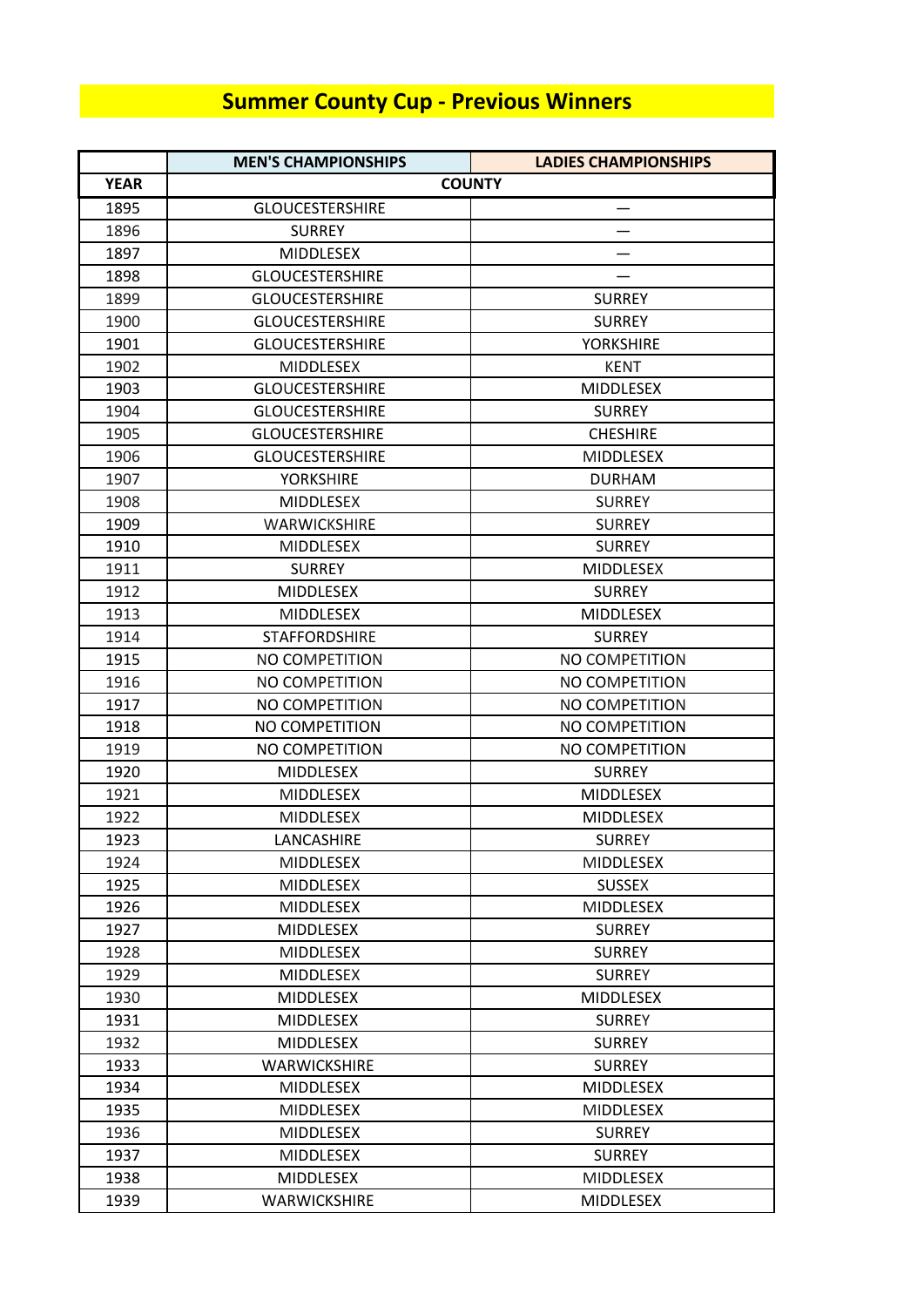|             | <b>MEN'S CHAMPIONSHIPS</b> | LADIES CHAMPIONSHIPS  |
|-------------|----------------------------|-----------------------|
| <b>YEAR</b> |                            | <b>COUNTY</b>         |
| 1940        | NO COMPETITION             | NO COMPETITION        |
| 1941        | NO COMPETITION             | NO COMPETITION        |
| 1942        | NO COMPETITION             | NO COMPETITION        |
| 1943        | NO COMPETITION             | NO COMPETITION        |
| 1944        | NO COMPETITION             | NO COMPETITION        |
| 1945        | <b>NO COMPETITION</b>      | <b>NO COMPETITION</b> |
| 1946        | NO COMPETITION             | NO COMPETITION        |
| 1947        | <b>MIDDLESEX</b>           | <b>SURREY</b>         |
| 1948        | <b>WARWICKSHIRE</b>        | <b>MIDDLESEX</b>      |
| 1949        | <b>SURREY</b>              | <b>MIDDLESEX</b>      |
| 1950        | <b>SURREY</b>              | <b>SURREY</b>         |
| 1951        | <b>SURREY</b>              | <b>MIDDLESEX</b>      |
| 1952        | <b>WARWICKSHIRE</b>        | <b>MIDDLESEX</b>      |
| 1953        | <b>SURREY</b>              | <b>MIDDLESEX</b>      |
| 1954        | <b>MIDDLESEX</b>           | <b>SURREY</b>         |
| 1955        | <b>SURREY</b>              | <b>WARWICKSHIRE</b>   |
| 1956        | <b>MIDDLESEX</b>           | MIDDLESEX             |
| 1957        | <b>MIDDLESEX</b>           | <b>WARWICKSHIRE</b>   |
| 1958        | <b>SURREY</b>              | WARWICKSHIRE          |
| 1959        | LANCASHIRE                 | <b>SURREY</b>         |
| 1960        | <b>MIDDLESEX</b>           | <b>SURREY</b>         |
| 1961        | LANCASHIRE                 | <b>SURREY</b>         |
| 1962        | <b>MIDDLESEX</b>           | <b>SURREY</b>         |
| 1963        | <b>MIDDLESEX</b>           | <b>YORKSHIRE</b>      |
| 1964        | <b>MIDDLESEX</b>           | <b>SURREY</b>         |
| 1965        | LANCASHIRE                 | <b>SURREY</b>         |
| 1966        | <b>ESSEX</b>               | <b>SURREY</b>         |
| 1967        | <b>YORKSHIRE</b>           | <b>WARWICKSHIRE</b>   |
| 1968        | <b>MIDDLESEX</b>           | <b>SURREY</b>         |
| 1969        | <b>SURREY</b>              | <b>SURREY</b>         |
| 1970        | <b>SURREY</b>              | <b>SURREY</b>         |
| 1971        | <b>SURREY</b>              | <b>SURREY</b>         |
| 1972        | <b>SURREY</b>              | <b>DEVON</b>          |
| 1973        | <b>SURREY</b>              | <b>MIDDLESEX</b>      |
| 1974        | <b>SURREY</b>              | <b>DEVON</b>          |
| 1975        | MIDDLESEX                  | <b>DEVON</b>          |
| 1976        | <b>ESSEX</b>               | <b>SURREY</b>         |
| 1977        | <b>ESSEX</b>               | <b>SURREY</b>         |
| 1978        | <b>ESSEX</b>               | <b>SURREY</b>         |
| 1979        | <b>ESSEX</b>               | <b>MIDDLESEX</b>      |
| 1980        | MIDDLESEX                  | <b>SURREY</b>         |
| 1981        | <b>MIDDLESEX</b>           | <b>KENT</b>           |
| 1982        | <b>ESSEX</b>               | <b>MIDDLESEX</b>      |
| 1983        | <b>MIDDLESEX</b>           | KENT                  |
| 1984        | <b>MIDDLESEX</b>           | <b>KENT</b>           |
| 1985        | <b>ESSEX</b>               | <b>SURREY</b>         |
| 1986        | <b>KENT</b>                | <b>SURREY</b>         |
| 1987        | KENT                       | <b>SURREY</b>         |